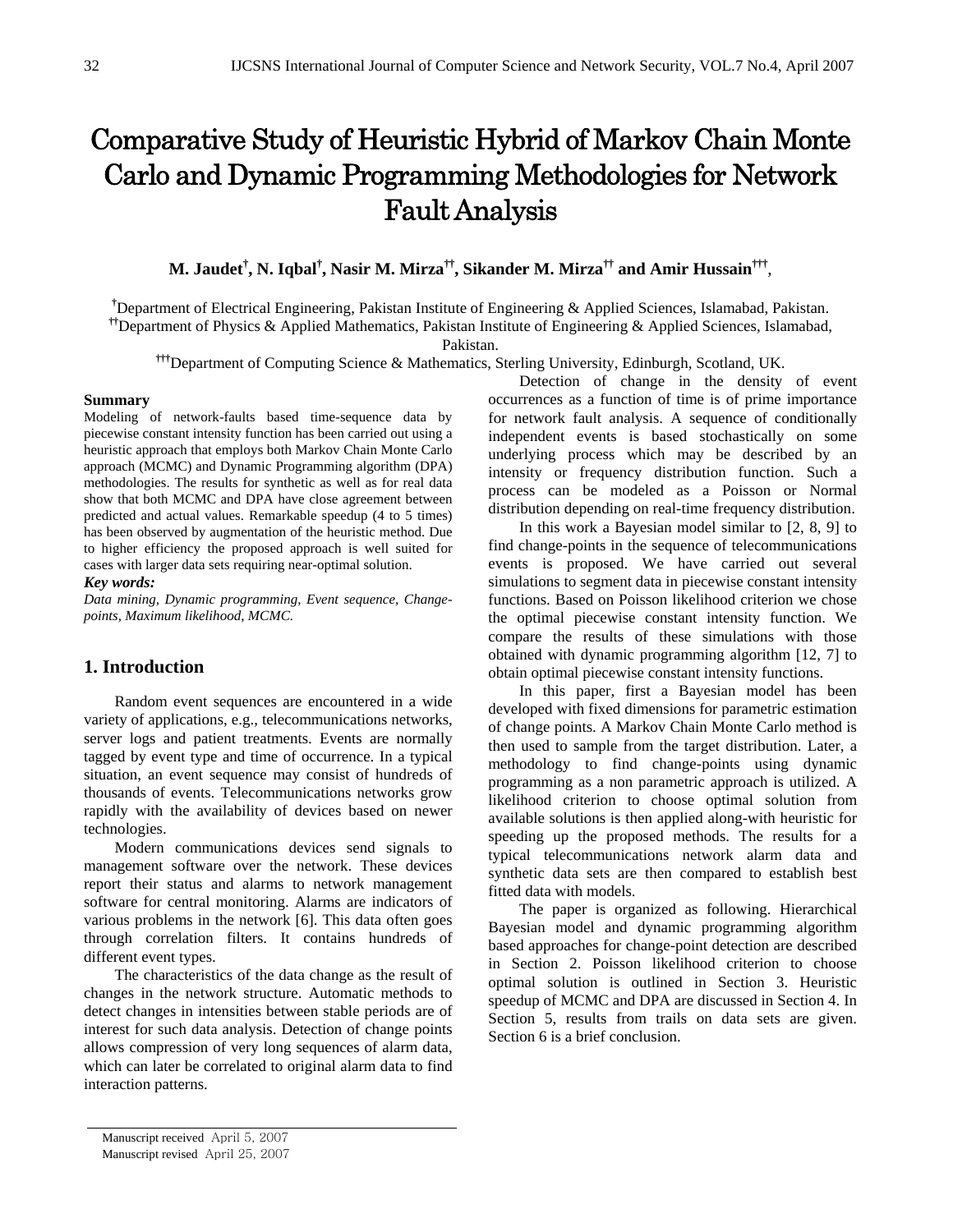## **2. Fault detection**

To approximate piecewise constant intensity function [5], one needs to find time points where changes in intensity of events have occurred. Optimal intensity is then number of events divided by the length of the time period for discovered piece. Once these change points of an optimal piecewise constant intensity function are known we can compute intensity values giving likelihood solution. The change-points of the optimal piecewise constant function are always at occurrence times of the data sequence. Detection of changes in data has been done using variety of different methodologies [1]. Hierarchical Bayesian model and Dynamic programming have only been employed in this work to find change points.

## 2.1 Hierarchical Bayesian model

Arrival times of events can be modeled with a discrete time Poisson counting process [12]. The numbers of events counted in equal sized intervals (bins or timepoints) obey Poisson distributions. So, we can write statistically:

$$
y_i \sqcup \mathscr{P}(\lambda_k) \tag{1}
$$

where  $i \in I_k = [c_{k-1} + 1, ..., c_k], k = 1, ..., K$  are bins or time points in each segment *k* of the observed data with a Poisson parameter  $\lambda$ .  $c_k$  is the sample point after which the  $k^{th}$  change occurs in the event sequence data. By convention  $c_0 = T_s$  and  $c_K = T_e$ , where  $T_s$  and  $T_e$  are start and end times of observation period  $[T_s, T_e]$ . In other words, the actual change locations are  $t_k = c_kT + \tau$  with  $0 \le \tau < T$ , where *T* is the sampling period.

Segmenting an event sequence means the estimation of parameters  $K$  ,  $c = (c_1, ..., c_{K-1})$  and  $\lambda = (\lambda_1, ..., \lambda_k)$  from the discretized data  $y = (y_1, ..., y_n)$ . A hierarchical Bayesian model has been used in this work for segmentation of data similar to [2] for the estimation of these parameters. Bayesian estimation of these parameters requires prior information about the location of change-points and the Poisson parameters to be known.

The use of hyper-parameters improves the robustness in estimation of parameters [10]. This, however, increases difficulty in estimation of Maximum a posteriori (MAP) or minimum mean square (MMSE) estimators [2]. Markov Chain Monte Carlo (MCMC) methods can then be used to draw samples according to the posteriors of interest and the Bayesian estimators can be computed from these simulated samples.

The unknown parameters include K  $c = (c_1, ..., c_{K-1})$  and  $\lambda = (\lambda_1, ..., \lambda_K)$ . A standard procedure consists of introducing indicator function  $r_i, i \in \{1, ..., n\}$  such that  $r_i = 1$  if there is a change-point at time point *i* and  $r_i = 0$  otherwise. Using  $r_n = 1$ , the number of change-points and the number of steps become equal to  $K = \sum_{i=1}^{n}$  $K = \sum_{i=1}^{n} r_i$ . The unknown parameter vector resulting from this re-parameterization is  $\theta = (r, \lambda, K)$ with  $r = (r_1, ..., r_n)$  and  $\lambda = (\lambda_1, ..., \lambda_K)$ .

The unknown parameter vector  $\theta$  belongs to a space whose dimension depends on  $K$  $\theta \in \Theta = \{0,1\}^n \times \mathbb{R}^K$ . It is proposed that the estimation of unknown parameter vector  $\theta$  should be carried out using Bayesian estimation theory. Bayesian inference on  $\theta$  is based on the posterior distribution  $f(\theta | y)$ . The likelihood of the observed data vector  $y$  can be expressed as [2]:

$$
f(y | \theta) = \frac{\prod_{k=1}^{K} \lambda_k^{s_k(r)} \exp(-\lambda_k n_k(r))}{\prod_{i=1}^{n} y_i!}
$$
 (2)

where  $S_k(r) = \sum_{i \in I_k} y_i$  (number of events in the  $k^{th}$ segment) and  $n_k(r) = c_k - c_{k-1}$  (number of time points in the  $k^{th}$  segment). It is assumed that the probabilities of

having  $r_i = 0$  and  $r_i = 1$  are *a priori* independent [8]. If P is the probability of  $r_i = 1$  then indicator prior distribution of  $r$  being Binomial can be written:

$$
f(r | P) = P^{\sum_{i=1}^{n-1} r_i} (1 - P)^{n-1 - \sum_{i=1}^{n-1} r_i}
$$
 (3)

Using Gamma distributions  $y_i \square \mathcal{G}(v, \gamma)$  as priors for Poisson parameters  $\lambda_k$ , with  $\nu$  being constant and  $\gamma$  as an adjustable hyper-parameter, the prior distribution of  $\lambda$ can be written as [2]:

$$
f(\lambda \mid \gamma) = \left(\frac{\gamma^{\nu}}{\Gamma(\nu)}\right)^{K} e^{-\nu \sum_{k=1}^{K} \lambda_{k}} \prod_{k=1}^{K} \left(\lambda_{k}^{\nu-1} I_{R^{+}}(\lambda_{k})\right)
$$
(4)

 $I_{R^+}(\lambda_k)$  is the indicator function defined on R<sup>+</sup> such that  $I_{R^+}(\lambda_k) = 1$  if  $\lambda_k \ge 0$  and  $I_{R^+}(\lambda_k) = 0$ otherwise.

The parameters  $P$  and  $\gamma$  needs to be fixed based on information about event sequence. But to increase the robustness of the algorithm these parameters can be considered as random variables with non-informative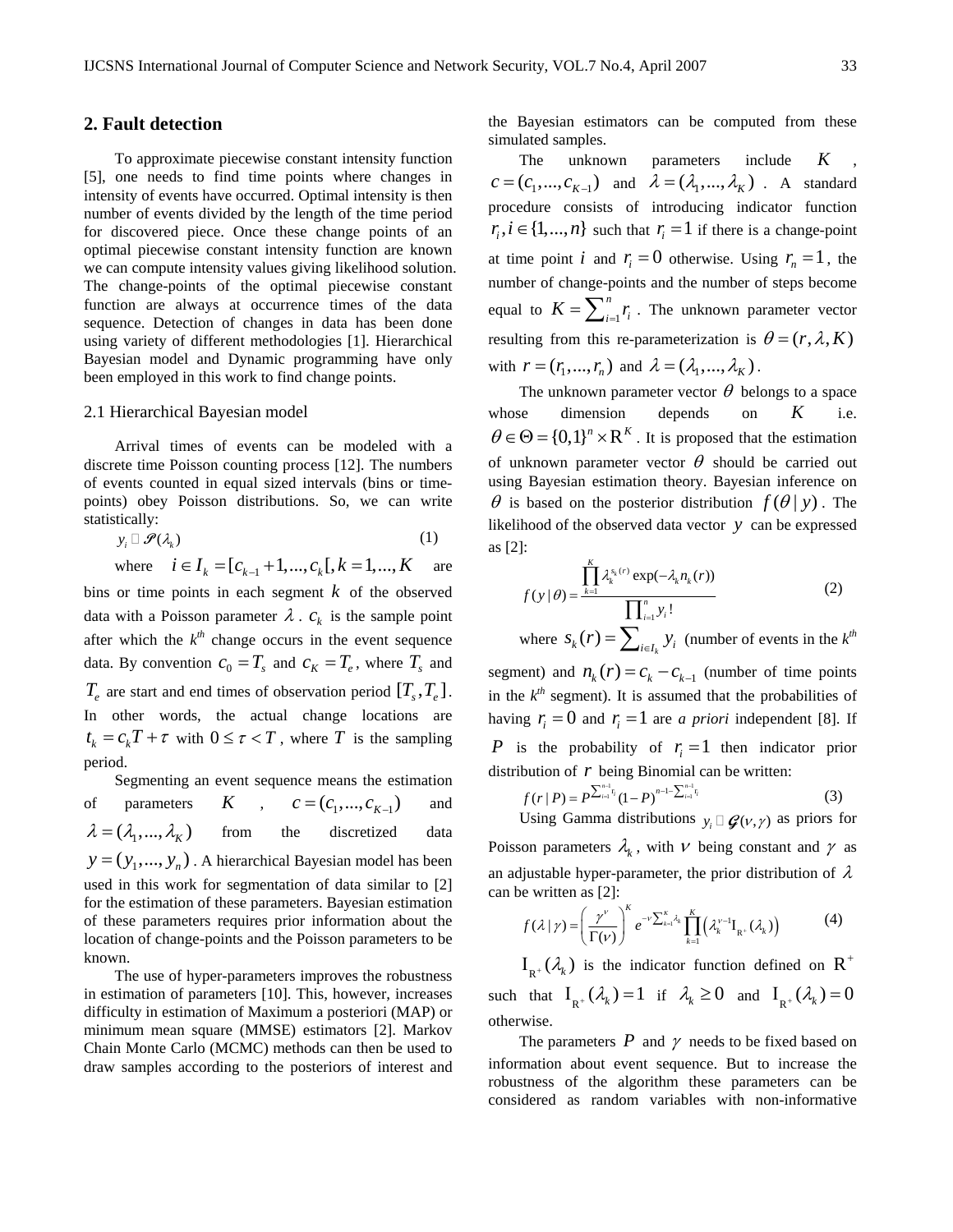priors. So parameters  $P$  and  $\gamma$  need to be treated as hyper-parameters for assumed priors *r* and <sup>λ</sup> respectively. The hyper-parameter  $P$  can be assumed to be from a uniform distribution on  $[0,1]$ . The hyperparameter  $\gamma$  has been taken as non-informative Jeffreys' prior. Both  $P$  and  $\gamma$  are assumed *a priori* independent [2].

The posterior distribution of the unknown parameter vector  $\theta = (\lambda, r)$  and the hyper-parameter vector  $\phi = (P, \gamma)$  can be computed from this hierarchical model:

$$
f(\theta \mid y) = \int f(\theta, \phi \mid y) d\phi \tag{5}
$$

The integration of parameters  $\lambda_k$  and P yields [2] the following mathematical expression:

$$
\frac{f(r,\gamma \mid y)}{C(r \mid y)} \propto \frac{1}{\gamma} \left( \frac{\gamma^{\nu}}{\Gamma(\nu)} \right)^{K} \prod_{k=1}^{K} \frac{\Gamma(n_k(r) + \nu)}{(s_k(r) + \gamma)^{n_k(r) + \nu}}
$$
(6)

where

$$
C(r \mid y) = \Gamma\left(\sum_{i=1}^{n-1} r_i + 1\right) \Gamma\left(n - \sum_{i=1}^{n-1} r_i\right) \tag{7}
$$

The posterior distribution as in Eq. 6 is quite complex. It is difficult to obtain closed-form expressions of the Bayesian estimators. A Gibbs sampling strategy, without reversible jumps can now be employed to estimate change-points. This can be done by sampling from conditional distributions  $f(r | y, y)$  and  $f(y | r, y)$  [2].

## 2.2 Standard dynamic programming algorithm

Standard Dynamic programming algorithm visits all the data points and describes the state of system based on maximum likelihood principle. It produces best known results however its execution cost is highest. It considers all the data points as potential change-points and number of maximum pieces is equal to size of the data set. Maximization of likelihood principle requires the knowledge about the origin of intensity and helps in selection of optimal number of pieces.

The time interval  $[T_s, T_e]$  is divided into *n* independent parts and record time points for  $n-1$ potential change-points. Let us denote the data sequence by  $E$  and the occurrence times of the events of  $E$  by  $t_i: 1 \le i \le n$ . Thus,  $T_s < t_1 < t_2 < ... < t_n < T_e$ , where  $T_s$  and  $T_e$  are the start and end points of the observation period. It is assumed that the change-points of the optimal piecewise constant intensity function with *k* pieces are known, and are denoted by a set  $\{\vec{c}_1, \vec{c}_2, \ldots, \vec{c}_k\}$ .

The last change-point of the optimal *k* piece function with  $t_i$  is denoted as the end point of the time period by  $C(k, t_i)$ . It is assumed now that change-points of the optimal piecewise constant functions with *k* pieces in  $[T_s, T_i]$  are known for all  $t_i$  with  $i \leq k$ . Now the question is: how to find the change-points of the optimal function with  $k+1$  pieces? The  $L(k, t_i, t_j)$  is the (maximum) likelihood (of the data  $E$ ) with an optimal piecewise constant intensity function having *k* number of pieces and the observation interval  $[T_i, T_j]$ . Then the maximum likelihood of the function with  $k+1$  pieces is given by

$$
L(k+1, T_s, t_j) = \max(L(k, T_s, t_i) + L(1, t_i, t_j))
$$
\n(8)

The standard algorithm computes the optimal division -into *k* pieces in the time interval  $[T_s, t_i]$  for all  $t_i$  and uses these results when computing the best divisions into  $k+1$  pieces. Then the change-points of the function are detected using backward substitutions. The standard dynamic programming algorithm finds both the optimal solution in the time range  $[T_s, T_e]$  and also for all subranges  $[T_s, T_i]$ . The time requirement of the of the algorithm is of the order of  $kn^2$ . The space required is of the order of *kn* due to storing values for all the subranges and division sizes.

The dynamic programming algorithm uses a function *L* that calculates likelihood for varying length data segments or pieces. The calculation of this likelihood function depends on the probability distribution assumed for the process that generated the observed data. We assume only Poisson and Normal processes responsible intensity modeling and list their likelihood functions to be evaluated by standard dynamic programming algorithm.

For an event sequence *S* , which contains only events of a single event type  $S = \{ (e, t_1), (e, t_2), ..., (e, t_n) \}$  with a time dependent intensity function  $\lambda(t)$  the observation range being  $[T_s, T_e]$ . Let us split the observation range into "short" *M* intervals of length *h* (where  $M = (T_s - T_e)/h$  and denote the intervals by  $\Delta_k$ ;  $k = 1,..., M$  and assume events in disjoint intervals are independent. Furthermore, we introduce the indicator function *I* such that  $I(\Delta) = 1$ if an event occurred during the period  $\Delta$  and  $I(\Delta) = 0$ otherwise.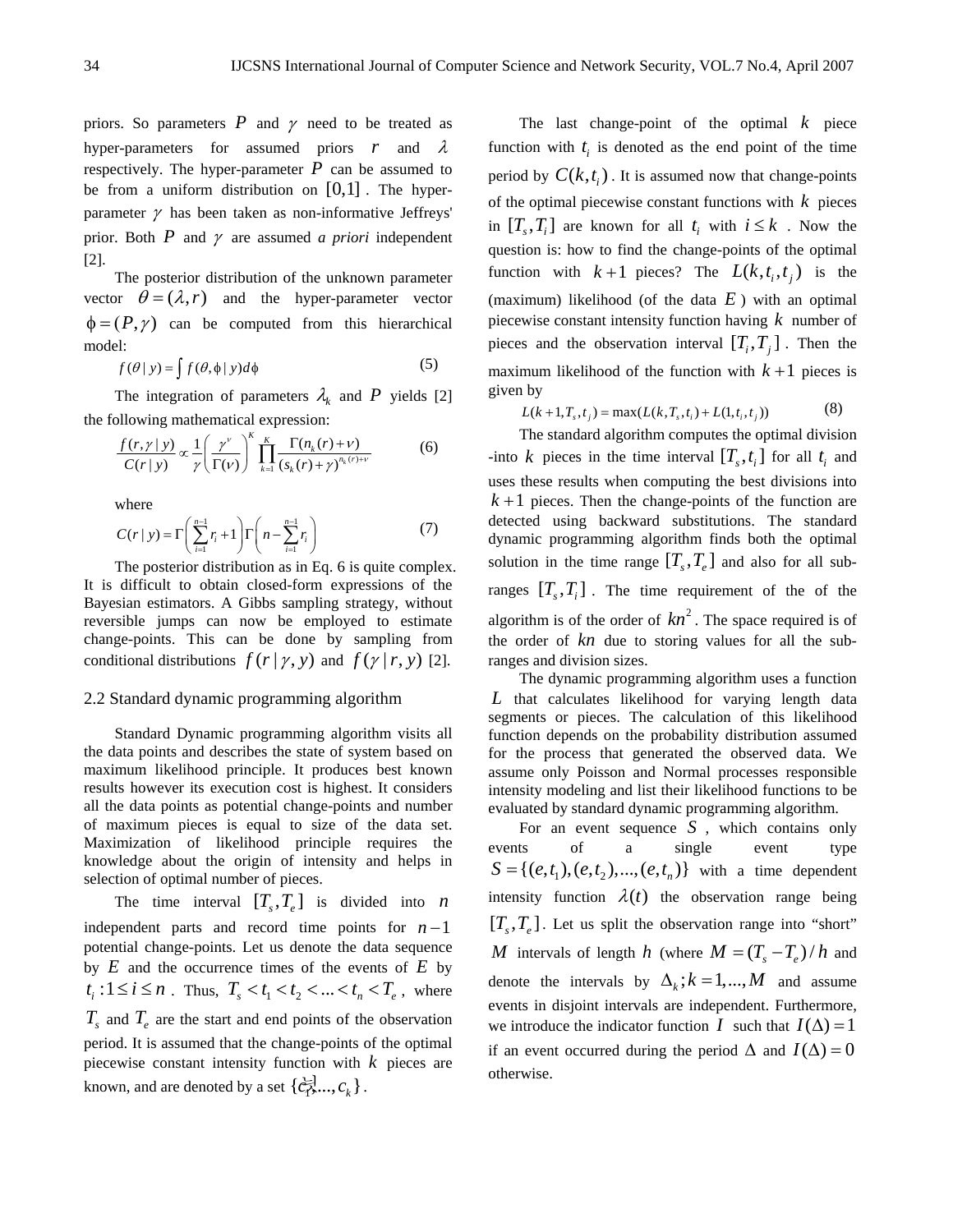Assuming  $\lambda(t)$  as rate parameter drawn from Poisson distribution, we can write the Poisson likelihood  $[3]$  as

$$
L(S | \lambda) = \prod_{k=1}^{M} \frac{\exp(-\lambda(\Delta_k))}{I(\Delta_k)!} (\lambda(\Delta_k))^{I(\Delta_k)}
$$
(9)

$$
L(S \mid \lambda) = \exp\left(-\sum_{k=1}^{M} \lambda(\Delta_k)\right) \prod_{k=1}^{M} \lambda(t_k)
$$
 (10)

$$
L(S | \lambda) = \exp\left(-\int_{T_s}^{T_e} \lambda(t)dt\right) \prod_{k=1}^M \lambda(t_k); (when \ h \to 0) \quad (11)
$$

After by taking logarithms, we obtain log-likelihood for Poisson process as

$$
l(S \mid \lambda) = -\int_{T_s}^{T_e} \lambda(t)dt + \sum_{k=1}^{M} \ln(\lambda(t_k))
$$
\n(12)

Assuming  $\lambda(t)$  as rate parameter drawn from Normal distribution, the likelihood for the regular Normal distribution is calculated as following [4]: 2

$$
L(\Delta; \lambda, \sigma) = \prod_{k=1}^{M} \frac{1}{\sqrt{2\pi\sigma^2}} \exp\left(-\frac{(I(\Delta_k) - \lambda)^2}{2\sigma^2}\right)
$$
(13)

After by taking logarithms, we obtain log-likelihood for Normal process as

$$
l(\Delta; \lambda, \sigma) = -\frac{M}{2} \ln(2\pi) - M \ln(\sigma)
$$
  

$$
-\frac{1}{2\sigma^2} \sum_{k=1}^{M} (I(\Delta_k) - \lambda)^2
$$
 (14)

The evaluation of likelihood function is done by estimating the parameters of likelihood expression for each piece encountered by standard dynamic programming algorithm. Standard Dynamic programming algorithm is known to have complexity of the order  $O(n^2)$  both in terms computations and memory requirements. Its performance does not depend on number of events or the length of monitoring interval. It depends on how the monitoring interval is discretized. The likelihood function calls increase monotonically as the discretized data set size is increased.

To estimate execution time of standard dynamic programming algorithm several simulations were carried out. Various discretized data set sizes ranging from 200 samples to 10,000 samples were used. The execution times are found to be between fractions of a second to twenty five hours. For further details about execution times of standard dynamic algorithm, please see [7].

# **3. Optimal piecewise constant intensity function**

A piecewise constant frequency distribution has the following form:

$$
\lambda(t) = \begin{cases} \lambda_i; & \text{when } c_{i-1} \le t \le c_i; i = 1, ..., n \\ 0; & \text{otherwise} \end{cases}
$$
(15)

The values  $c_0 = T_s$  and  $c_n = T_e$  are the start and end times of the observation period, the values  $\lambda_i$  are the intensity values in  $i^{th}$  piece and  $\{c_1, ..., c_{n-1}\}$  are the change-points of the function. For Poisson process, the log-likelihood [11] of data *S* given a piecewise constant intensity function with  $n$  pieces yields:

$$
l(S | \lambda) = -\sum_{k=1}^{n} \int_{c_{k-1}}^{c_k} \lambda(t)dt + \sum_{k=1}^{n} \ln\{\lambda(t_k)\}\tag{16}
$$

MCMC algorithm described in Section 2 partitions the data into piecewise constant intensity function with *k* segments and *k* −1 change-points. In each run a different value of *k* and different locations of change-points has been used. Similarly with the dynamic programming algorithm, the data can be partitioned into piecewise constant intensity function with  $k = 2, ..., n-1$  segments and respective change-points. Eq. 16 has been used to select the optimal piecewise constant intensity function from various piecewise constant intensity functions computed from trials.

## **4. MCMC-DPA Hybrid Methodology**

The standard MCMC and dynamic programming algorithms require huge runtimes for large discretized data sets. All time points in both algorithms are considered as potential change-point candidates for obtaining piecewise constant intensity functions. Both of these algorithms are modified to accept a reduced list of potential change-point candidates. This list stores pre-selected indices of discretized time points.

One of such possibility is logarithmic selection from with in the set of all potential candidates. The selection of the potential change-points is carried out by choosing every  $k^{th}$  time point of the discretized sequence to the candidate set. We first set  $k$  equal to  $2^r$  where  $r$  is the greatest integer satisfying  $2^r < n$  and *n* is the number of time points in the sequence. Then we decrease  $r$  by one, in steps. This procedure reduces the execution time of MCMC and dynamic programming algorithm irrespective of results of approximation.

Details regarding reduction in execution times of dynamic programming algorithm may be found in our previous work [7].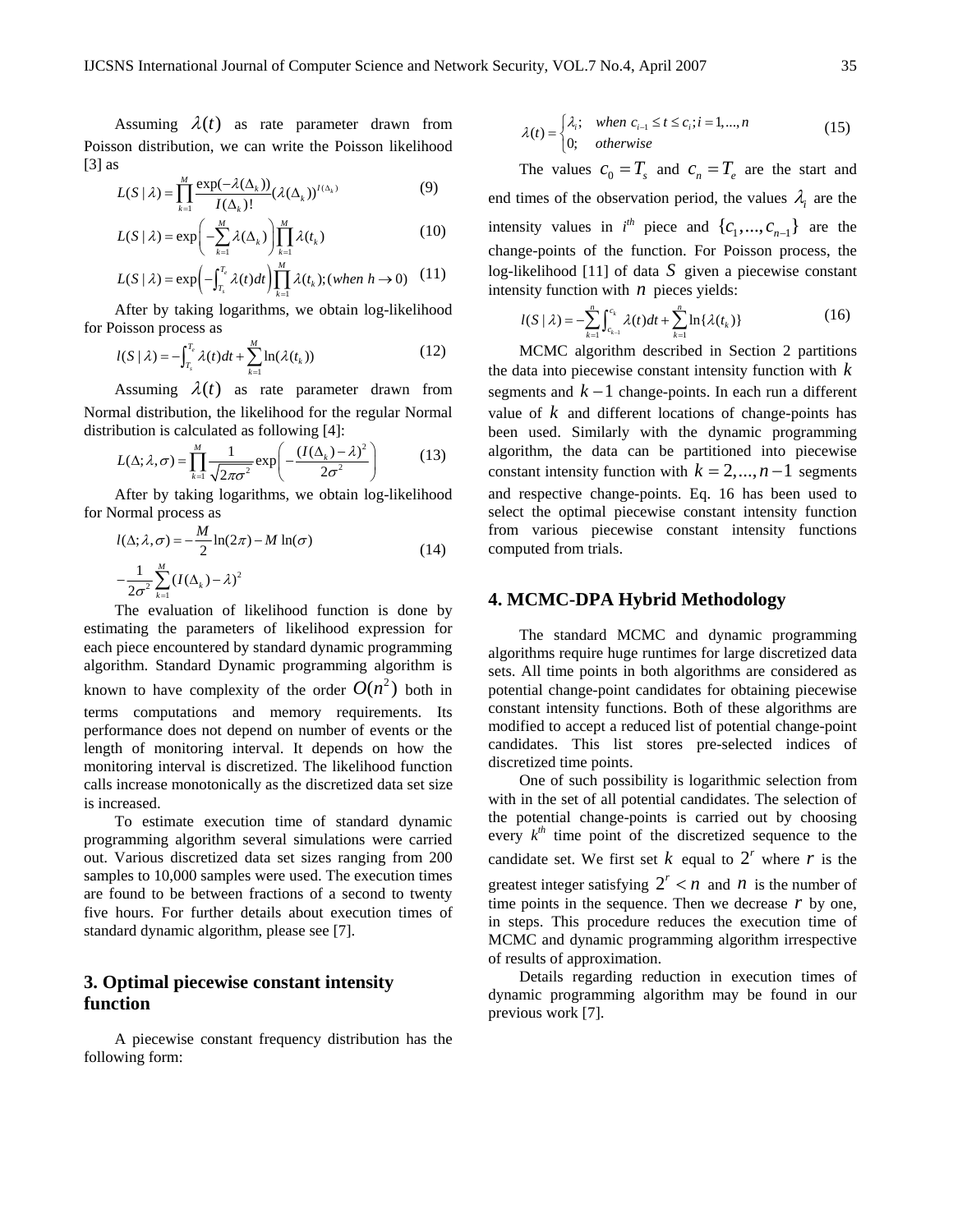## **5. Empirical Results**

Several constant intensity functions were generated with the MCMC and dynamic programming algorithms on both synthetic as well as real data sets used in this work. The results show differences between the computed piecewise constant intensity functions. A lot of changepoints are however found common to both MCMC and dynamic programming algorithms when Poisson distribution is considered as underlying process. Results for instantaneous intensity data set made with Gamma distribution are shown in Fig. 1.



Fig. 1 Change-points of 103-piece division of instantaneous intensity data set made with Gamma distribution: MCMC (a) standard DPA Poisson (b) standard DPA Normal (c)

Both MCMC and dynamic programming algorithm segment a given data set to form piecewise constant intensity functions with variable number of pieces. Each run of MCMC algorithm can compute a different piecewise constant intensity function with different number of pieces. The range of number of pieces is found to short when compared to dynamic programming algorithm. The dynamic programming algorithm is capable of segmenting a data set in  $k: 2, ..., n-1$  pieces.

To select optimal piecewise constant intensity function, each piecewise constant intensity function has to be evaluated with Eq. 16. The one giving the maximum value will be the optimal. Results show that piecewise constant intensity functions with MCMC algorithm fall between those obtained with dynamic programming algorithm using Poisson distribution and Normal distribution based likelihood functions.

We now present these results for our data sets generated with exponential distributions. We use all the time points of our data sets as potential candidates to compute piecewise constant intensity functions. Constant intensity functions using Bayesian modeling have been computed using MCMC simulation of Eq. 6. We use Eq. 12 and 14 with the dynamic programming algorithm for Poisson and Normal distribution based change-points. The values obtained from Eq. 16 for each piecewise constant intensity function are referred as likelihood curves.

Fig. 2 shows the likelihood curves for our constant intensity data set. Likelihood curve for MCMC algorithm gains maximum value for 163 piece division. MCMC algorithm is found to partition the data set between 167 and 198 pieces. Maximum gain in likelihood for Poisson distribution based change-points found using dynamic programming algorithm is found at 92 pieces. For Normal distribution based change-points found using dynamic programming algorithm, we get the maximum gain in likelihood when data is divided into 162 pieces.



Fig. 2 Likelihood of piecewise constant intensity function: Exponential data set with constant intensity.

Fig. 3 provides results of trials related to increasing intensity data set produced with Exponential distribution. Likelihood curve for MCMC algorithm yields maximum value for 100 piece division. MCMC algorithm is found to partition the data set between 81 and 115 pieces. The maximum value for likelihood is found at 109 pieces for Poisson distribution based change-points (DPA). The maximum value of likelihood using Normal distribution based change-points (DPA) is achieved for division of 50 pieces.



Fig. 3 Likelihood of piecewise constant intensity function: Exponential data set with increasing intensity.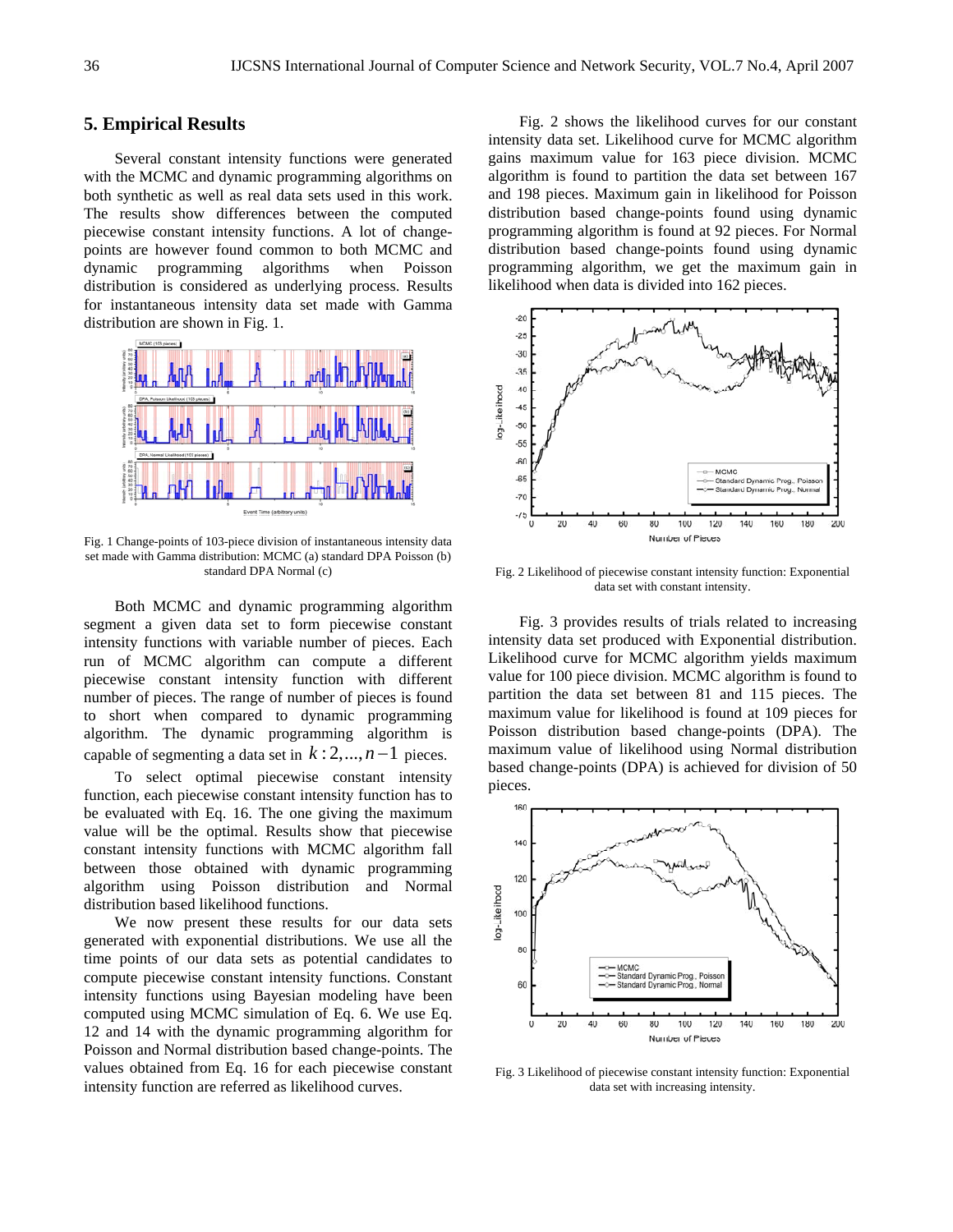Results for varying intensity data set constructed from Exponential distribution are shown in Fig 4. Likelihood curve for MCMC algorithm yields maximum value for 130 piece division. MCMC algorithm is found to partition the data set between 130 and 154 pieces. The maximum value for likelihood using Poisson distribution based change-points (DPA) is observed when 99 pieces are used. The maximum value of likelihood for Normal distribution based change-points (DPA) is achieved when 63 pieces are employed.



Fig. 4 Likelihood of piecewise constant intensity function: Exponential data set with varying intensity.

When instantaneous intensity data set is employed, likelihood curve for MCMC algorithm gains maximum value for 98 piece division. MCMC algorithm is found to partition the data set between 96 and 103 pieces. We find maximum value for likelihood at 99 pieces for Poisson distribution based change-points (DPA). The maximum value of likelihood using Normal distribution based change-points (DPA) is achieved at 65 pieces. These results are shown in Fig. 5.



Fig. 5 Likelihood of piecewise constant intensity function: Exponential data set with instantaneous intensity.

In second part, the effect of reducing time points as potential change-points is observed. MCMC and dynamic programming algorithms are used with reduced number of potential change-point candidates based on logarithmic selection to find optimal constant intensity functions. Logarithmic selection decreases the required time to construct a piecewise constant intensity function exponentially with both MCMC and dynamic programming algorithms.

Fig. 6 shows likelihood values computed for optimal constant intensity functions employing the constant intensity data set using the Exponential distribution. The likelihood curves for MCMC and dynamic programming algorithm with Poisson and Normal distribution change points have increasing trend. The likelihood curve for MCMC stays below dynamic programming based change points with reduced candidates all the time.



Fig. 6 Effect of candidate selection on likelihood: Exponential data set with constant intensity.

Likelihood values computed for optimal constant intensity functions employing the increasing intensity data set made from Exponential distribution are shown in Fig. 7. Again the likelihood curves for MCMC and dynamic programming algorithm with Poisson and Normal distribution change points have increasing trend. The likelihood curve for MCMC stays below dynamic programming based change points with reduced candidates all the time.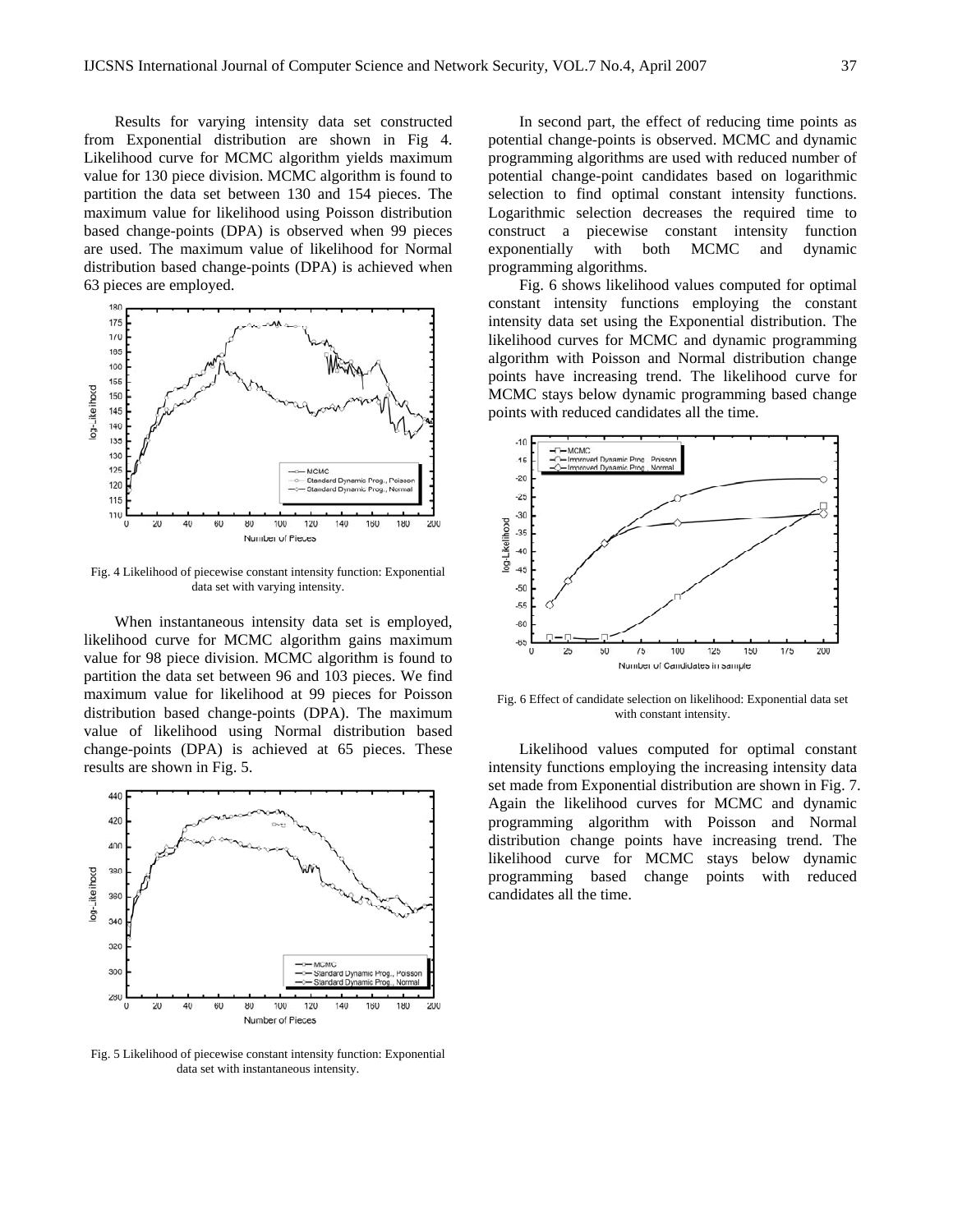

Fig. 7 Effect of candidate selection on likelihood: Exponential data set with increasing intensity.

Likelihood values computed for optimal constant intensity functions employing the varying intensity data set made from Exponential distribution are shown in Fig. 8. The likelihood curves for MCMC and dynamic programming algorithm with Poisson and Normal distribution change points have increasing trend. The likelihood curve for MCMC stays below dynamic programming based change points with reduced candidates all the time.



Fig. 8 Effect of candidate selection on likelihood: Exponential data set with varying intensity.

Results of instantaneous intensity data set obtained by using Exponential distribution are shown in Fig. 9. The likelihood curves for MCMC and dynamic programming algorithm with Poisson and Normal distribution change points have increasing trend.



Fig. 9 Effect of candidate selection on likelihood: Exponential data set with instantaneous intensity.

For exponential samples with increasing intensity, the optimal piecewise intensity function has been computed using both standard dynamic programming and MCMC algorithms. Fig. 10 shows an optimal 109-piece constant intensity function computed using Poisson likelihood function using standard DPA. An optimal 50-piece constant intensity function computed with the Normal likelihood function using standard DPA is shown in Fig. 11. An optimal 100-piece constant intensity function computed with the MCMC algorithm is shown in Fig. 12.



Fig. 10 Optimal piecewise constant intensity function computed using standard DPA Poisson likelihood.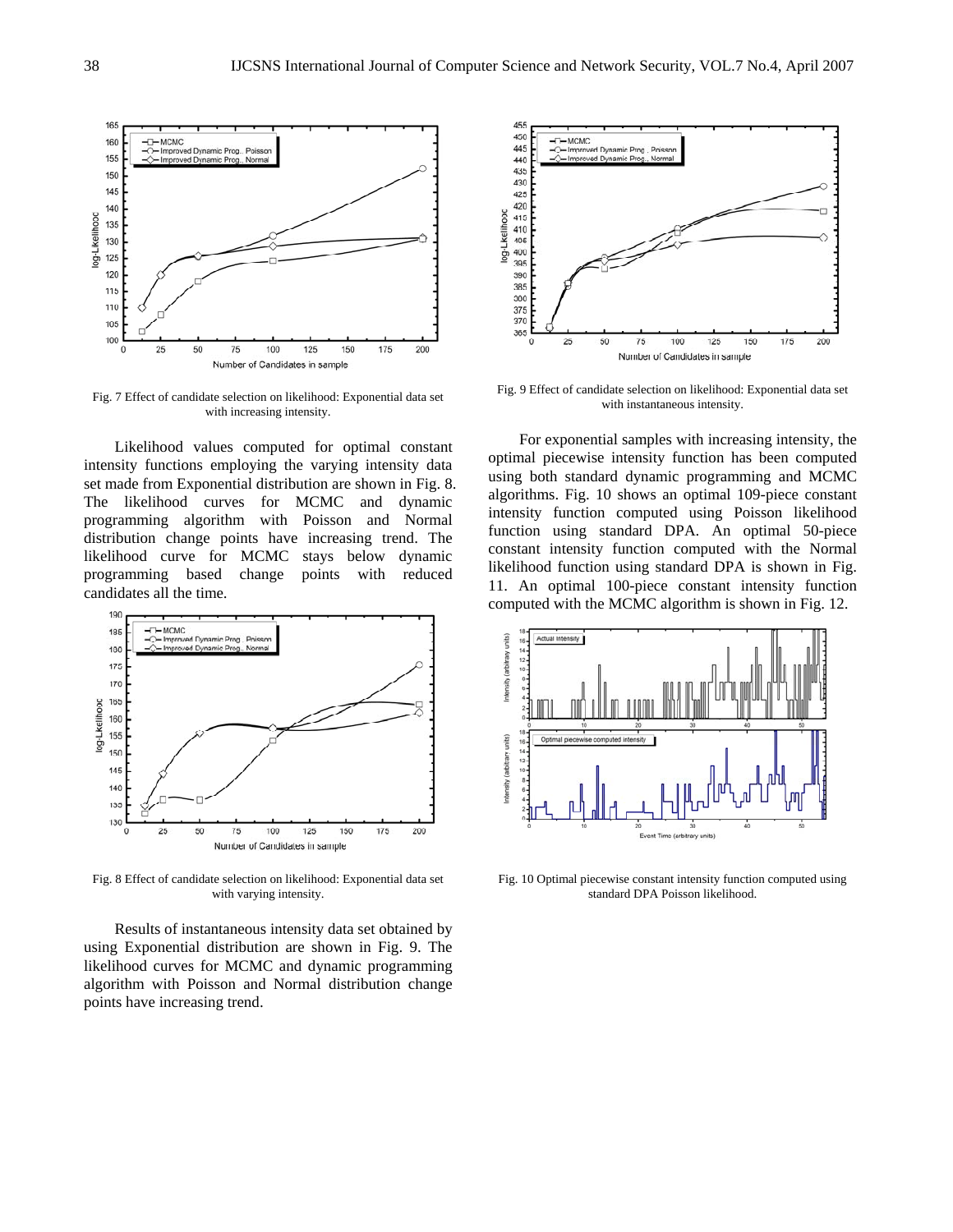

Fig. 11 Optimal piecewise constant intensity function computed using standard DPA Normal likelihood.



Fig. 12 Optimal piecewise constant intensity function computed using MCMC algorithm.

Table 1 through 2 show the results of optimal piecewise partitioning of the data sets with the help of Poisson and Normal distributions using dynamic programming and MCMC algorithms for finding change points. We have listed mean squared error values when an approximation is compared to the original discretized data. Optimal piecewise constant intensity functions are computed with all and varying number of change-point candidates.

| Distribution/<br>Approximation<br>Optimal<br>Optimal<br>Optimal<br>Optimal<br>Optimal<br>100%<br>50%<br>12.5%<br>Intensity<br>25%<br>$6.25\%$<br>candi-<br>candi-<br>candi-<br>candi-<br>candi-<br>dates<br>dates<br>dates<br>dates<br>dates<br>Exponential<br>Constant<br>DPA, Poisson<br>2.020<br>1.756<br>1.835<br>1.870<br>1.908<br>DPA, Normal<br>Intensity<br>2.615<br>1.903<br>1.835<br>1.870<br>1.908<br>МСМС<br>2.666<br>1.888<br>1.974<br>1.974<br>1.974<br>DPA, Poisson<br>3.336<br>3.169<br>3.356<br>3.548<br>Increasing<br>3.753<br>DPA, Normal<br>Intensity<br>3.166<br>3.213<br>3.165<br>3.356<br>3.548<br>МСМС<br>4.683<br>3.363<br>3.390<br>3.586<br>3.666<br>DPA, Poisson<br>4.192<br>4.333<br>4.408<br>4.629<br>4.824<br>Varying<br>DPA, Normal<br>Intensity<br>4.177<br>4.333<br>4.408<br>4.629<br>4.824<br>МСМС<br>5.053<br>4.561<br>4.736<br>4.764<br>4.870<br>DPA, Poisson<br>17.059<br>14.515<br>14.324<br>15.449<br>Instantaneous<br>13.848<br>DPA, Normal<br>Intensity<br>15.568<br>15.736<br>13.836<br>14.324<br>15.449<br>МСМС<br>14.161<br>14.168<br>15.469<br>19.019<br>12.936<br>Normal<br>Constant<br>DPA, Poisson<br>0.492<br>0.563<br>0.432<br>0.434<br>0.431<br>DPA, Normal<br>0.434<br>Intensity<br>0.580<br>0.563<br>0.426<br>0.431<br>MCMC<br>0.427<br>0.427<br>0.427<br>0.427<br>0.427<br>DPA, Poisson<br>1.883<br>1.791<br>1.641<br>1.655<br>1.656<br>Increasing<br>DPA, Normal<br>2.067<br>Intensity<br>2.107<br>2.091<br>2.075<br>1.738<br>МСМС<br>1.694<br>1.753<br>1.768<br>1.840<br>1.803<br>DPA, Poisson<br>2.944<br>2.635<br>2.581<br>2.620<br>2.680<br>Varying<br>DPA, Normal<br>Intensity<br>2.412<br>2.437<br>2.581<br>2.620<br>2.680<br>МСМС<br>2.584<br>2.584<br>2.720<br>2.628<br>2.659<br>Instantaneous<br>DPA, Poisson<br>10.270<br>9.455<br>9.184<br>10.519<br>10.912<br>DPA, Normal<br>9.283<br>9.585<br>10.519<br>10.912<br>Intensity<br>9.186<br>MCMC<br>13.693<br>9.782<br>10.008<br>10.415<br>11.002 | rable 1. Comparison of miensity functions (using standard, improved<br>DPA and MCMC) against real intensities using mean squared error. |  |  |  |  |  |  |  |  |  |
|-------------------------------------------------------------------------------------------------------------------------------------------------------------------------------------------------------------------------------------------------------------------------------------------------------------------------------------------------------------------------------------------------------------------------------------------------------------------------------------------------------------------------------------------------------------------------------------------------------------------------------------------------------------------------------------------------------------------------------------------------------------------------------------------------------------------------------------------------------------------------------------------------------------------------------------------------------------------------------------------------------------------------------------------------------------------------------------------------------------------------------------------------------------------------------------------------------------------------------------------------------------------------------------------------------------------------------------------------------------------------------------------------------------------------------------------------------------------------------------------------------------------------------------------------------------------------------------------------------------------------------------------------------------------------------------------------------------------------------------------------------------------------------------------------------------------------------------------------------------------------------------------------------------------------------------------------------------------|-----------------------------------------------------------------------------------------------------------------------------------------|--|--|--|--|--|--|--|--|--|
|                                                                                                                                                                                                                                                                                                                                                                                                                                                                                                                                                                                                                                                                                                                                                                                                                                                                                                                                                                                                                                                                                                                                                                                                                                                                                                                                                                                                                                                                                                                                                                                                                                                                                                                                                                                                                                                                                                                                                                   |                                                                                                                                         |  |  |  |  |  |  |  |  |  |
|                                                                                                                                                                                                                                                                                                                                                                                                                                                                                                                                                                                                                                                                                                                                                                                                                                                                                                                                                                                                                                                                                                                                                                                                                                                                                                                                                                                                                                                                                                                                                                                                                                                                                                                                                                                                                                                                                                                                                                   |                                                                                                                                         |  |  |  |  |  |  |  |  |  |
|                                                                                                                                                                                                                                                                                                                                                                                                                                                                                                                                                                                                                                                                                                                                                                                                                                                                                                                                                                                                                                                                                                                                                                                                                                                                                                                                                                                                                                                                                                                                                                                                                                                                                                                                                                                                                                                                                                                                                                   |                                                                                                                                         |  |  |  |  |  |  |  |  |  |
|                                                                                                                                                                                                                                                                                                                                                                                                                                                                                                                                                                                                                                                                                                                                                                                                                                                                                                                                                                                                                                                                                                                                                                                                                                                                                                                                                                                                                                                                                                                                                                                                                                                                                                                                                                                                                                                                                                                                                                   |                                                                                                                                         |  |  |  |  |  |  |  |  |  |
|                                                                                                                                                                                                                                                                                                                                                                                                                                                                                                                                                                                                                                                                                                                                                                                                                                                                                                                                                                                                                                                                                                                                                                                                                                                                                                                                                                                                                                                                                                                                                                                                                                                                                                                                                                                                                                                                                                                                                                   |                                                                                                                                         |  |  |  |  |  |  |  |  |  |
|                                                                                                                                                                                                                                                                                                                                                                                                                                                                                                                                                                                                                                                                                                                                                                                                                                                                                                                                                                                                                                                                                                                                                                                                                                                                                                                                                                                                                                                                                                                                                                                                                                                                                                                                                                                                                                                                                                                                                                   |                                                                                                                                         |  |  |  |  |  |  |  |  |  |
|                                                                                                                                                                                                                                                                                                                                                                                                                                                                                                                                                                                                                                                                                                                                                                                                                                                                                                                                                                                                                                                                                                                                                                                                                                                                                                                                                                                                                                                                                                                                                                                                                                                                                                                                                                                                                                                                                                                                                                   |                                                                                                                                         |  |  |  |  |  |  |  |  |  |
|                                                                                                                                                                                                                                                                                                                                                                                                                                                                                                                                                                                                                                                                                                                                                                                                                                                                                                                                                                                                                                                                                                                                                                                                                                                                                                                                                                                                                                                                                                                                                                                                                                                                                                                                                                                                                                                                                                                                                                   |                                                                                                                                         |  |  |  |  |  |  |  |  |  |
|                                                                                                                                                                                                                                                                                                                                                                                                                                                                                                                                                                                                                                                                                                                                                                                                                                                                                                                                                                                                                                                                                                                                                                                                                                                                                                                                                                                                                                                                                                                                                                                                                                                                                                                                                                                                                                                                                                                                                                   |                                                                                                                                         |  |  |  |  |  |  |  |  |  |
|                                                                                                                                                                                                                                                                                                                                                                                                                                                                                                                                                                                                                                                                                                                                                                                                                                                                                                                                                                                                                                                                                                                                                                                                                                                                                                                                                                                                                                                                                                                                                                                                                                                                                                                                                                                                                                                                                                                                                                   |                                                                                                                                         |  |  |  |  |  |  |  |  |  |
|                                                                                                                                                                                                                                                                                                                                                                                                                                                                                                                                                                                                                                                                                                                                                                                                                                                                                                                                                                                                                                                                                                                                                                                                                                                                                                                                                                                                                                                                                                                                                                                                                                                                                                                                                                                                                                                                                                                                                                   |                                                                                                                                         |  |  |  |  |  |  |  |  |  |
|                                                                                                                                                                                                                                                                                                                                                                                                                                                                                                                                                                                                                                                                                                                                                                                                                                                                                                                                                                                                                                                                                                                                                                                                                                                                                                                                                                                                                                                                                                                                                                                                                                                                                                                                                                                                                                                                                                                                                                   |                                                                                                                                         |  |  |  |  |  |  |  |  |  |
|                                                                                                                                                                                                                                                                                                                                                                                                                                                                                                                                                                                                                                                                                                                                                                                                                                                                                                                                                                                                                                                                                                                                                                                                                                                                                                                                                                                                                                                                                                                                                                                                                                                                                                                                                                                                                                                                                                                                                                   |                                                                                                                                         |  |  |  |  |  |  |  |  |  |
|                                                                                                                                                                                                                                                                                                                                                                                                                                                                                                                                                                                                                                                                                                                                                                                                                                                                                                                                                                                                                                                                                                                                                                                                                                                                                                                                                                                                                                                                                                                                                                                                                                                                                                                                                                                                                                                                                                                                                                   |                                                                                                                                         |  |  |  |  |  |  |  |  |  |
|                                                                                                                                                                                                                                                                                                                                                                                                                                                                                                                                                                                                                                                                                                                                                                                                                                                                                                                                                                                                                                                                                                                                                                                                                                                                                                                                                                                                                                                                                                                                                                                                                                                                                                                                                                                                                                                                                                                                                                   |                                                                                                                                         |  |  |  |  |  |  |  |  |  |
|                                                                                                                                                                                                                                                                                                                                                                                                                                                                                                                                                                                                                                                                                                                                                                                                                                                                                                                                                                                                                                                                                                                                                                                                                                                                                                                                                                                                                                                                                                                                                                                                                                                                                                                                                                                                                                                                                                                                                                   |                                                                                                                                         |  |  |  |  |  |  |  |  |  |
|                                                                                                                                                                                                                                                                                                                                                                                                                                                                                                                                                                                                                                                                                                                                                                                                                                                                                                                                                                                                                                                                                                                                                                                                                                                                                                                                                                                                                                                                                                                                                                                                                                                                                                                                                                                                                                                                                                                                                                   |                                                                                                                                         |  |  |  |  |  |  |  |  |  |
|                                                                                                                                                                                                                                                                                                                                                                                                                                                                                                                                                                                                                                                                                                                                                                                                                                                                                                                                                                                                                                                                                                                                                                                                                                                                                                                                                                                                                                                                                                                                                                                                                                                                                                                                                                                                                                                                                                                                                                   |                                                                                                                                         |  |  |  |  |  |  |  |  |  |
|                                                                                                                                                                                                                                                                                                                                                                                                                                                                                                                                                                                                                                                                                                                                                                                                                                                                                                                                                                                                                                                                                                                                                                                                                                                                                                                                                                                                                                                                                                                                                                                                                                                                                                                                                                                                                                                                                                                                                                   |                                                                                                                                         |  |  |  |  |  |  |  |  |  |
|                                                                                                                                                                                                                                                                                                                                                                                                                                                                                                                                                                                                                                                                                                                                                                                                                                                                                                                                                                                                                                                                                                                                                                                                                                                                                                                                                                                                                                                                                                                                                                                                                                                                                                                                                                                                                                                                                                                                                                   |                                                                                                                                         |  |  |  |  |  |  |  |  |  |
|                                                                                                                                                                                                                                                                                                                                                                                                                                                                                                                                                                                                                                                                                                                                                                                                                                                                                                                                                                                                                                                                                                                                                                                                                                                                                                                                                                                                                                                                                                                                                                                                                                                                                                                                                                                                                                                                                                                                                                   |                                                                                                                                         |  |  |  |  |  |  |  |  |  |
|                                                                                                                                                                                                                                                                                                                                                                                                                                                                                                                                                                                                                                                                                                                                                                                                                                                                                                                                                                                                                                                                                                                                                                                                                                                                                                                                                                                                                                                                                                                                                                                                                                                                                                                                                                                                                                                                                                                                                                   |                                                                                                                                         |  |  |  |  |  |  |  |  |  |
|                                                                                                                                                                                                                                                                                                                                                                                                                                                                                                                                                                                                                                                                                                                                                                                                                                                                                                                                                                                                                                                                                                                                                                                                                                                                                                                                                                                                                                                                                                                                                                                                                                                                                                                                                                                                                                                                                                                                                                   |                                                                                                                                         |  |  |  |  |  |  |  |  |  |
|                                                                                                                                                                                                                                                                                                                                                                                                                                                                                                                                                                                                                                                                                                                                                                                                                                                                                                                                                                                                                                                                                                                                                                                                                                                                                                                                                                                                                                                                                                                                                                                                                                                                                                                                                                                                                                                                                                                                                                   |                                                                                                                                         |  |  |  |  |  |  |  |  |  |
|                                                                                                                                                                                                                                                                                                                                                                                                                                                                                                                                                                                                                                                                                                                                                                                                                                                                                                                                                                                                                                                                                                                                                                                                                                                                                                                                                                                                                                                                                                                                                                                                                                                                                                                                                                                                                                                                                                                                                                   |                                                                                                                                         |  |  |  |  |  |  |  |  |  |
|                                                                                                                                                                                                                                                                                                                                                                                                                                                                                                                                                                                                                                                                                                                                                                                                                                                                                                                                                                                                                                                                                                                                                                                                                                                                                                                                                                                                                                                                                                                                                                                                                                                                                                                                                                                                                                                                                                                                                                   |                                                                                                                                         |  |  |  |  |  |  |  |  |  |
|                                                                                                                                                                                                                                                                                                                                                                                                                                                                                                                                                                                                                                                                                                                                                                                                                                                                                                                                                                                                                                                                                                                                                                                                                                                                                                                                                                                                                                                                                                                                                                                                                                                                                                                                                                                                                                                                                                                                                                   |                                                                                                                                         |  |  |  |  |  |  |  |  |  |
|                                                                                                                                                                                                                                                                                                                                                                                                                                                                                                                                                                                                                                                                                                                                                                                                                                                                                                                                                                                                                                                                                                                                                                                                                                                                                                                                                                                                                                                                                                                                                                                                                                                                                                                                                                                                                                                                                                                                                                   |                                                                                                                                         |  |  |  |  |  |  |  |  |  |
|                                                                                                                                                                                                                                                                                                                                                                                                                                                                                                                                                                                                                                                                                                                                                                                                                                                                                                                                                                                                                                                                                                                                                                                                                                                                                                                                                                                                                                                                                                                                                                                                                                                                                                                                                                                                                                                                                                                                                                   |                                                                                                                                         |  |  |  |  |  |  |  |  |  |
|                                                                                                                                                                                                                                                                                                                                                                                                                                                                                                                                                                                                                                                                                                                                                                                                                                                                                                                                                                                                                                                                                                                                                                                                                                                                                                                                                                                                                                                                                                                                                                                                                                                                                                                                                                                                                                                                                                                                                                   |                                                                                                                                         |  |  |  |  |  |  |  |  |  |
|                                                                                                                                                                                                                                                                                                                                                                                                                                                                                                                                                                                                                                                                                                                                                                                                                                                                                                                                                                                                                                                                                                                                                                                                                                                                                                                                                                                                                                                                                                                                                                                                                                                                                                                                                                                                                                                                                                                                                                   |                                                                                                                                         |  |  |  |  |  |  |  |  |  |

# **5. Conclusion**

Optimal modeling of time-sequence data by piecewise constant intensity functions by MCMC with fixed dimensions and dynamic programming have been performed. The conclusions from the current study are the following:

- Piecewise constant functions can be used in a flexible manner to represent time-sequence data.
- Augmentation of MCMC and standard dynamic programming algorithm by heuristics method has been found to yield remarkable speedup at the cost of minor loss in the accuracy of results.
- MCMC algorithm computes optimal piecewise intensity function with approximately same number of pieces as computed with dynamic programming

Table 1: Comparison of intensity functions (using standard, improved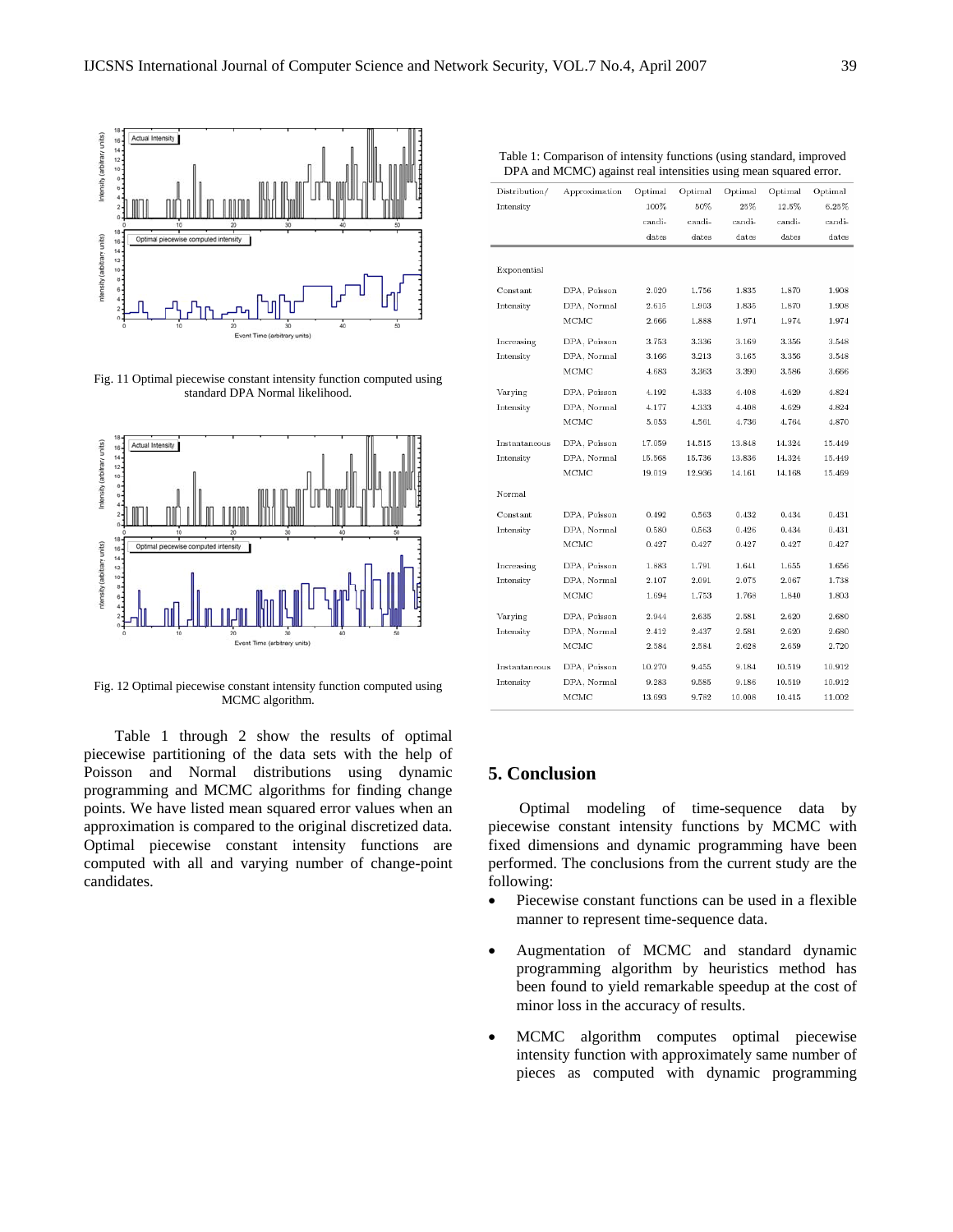algorithm when Poisson distribution is considered as underlying process.

| Distribution/ | Approximation | Optimal | Optimal | Optimal | Optimal | Optimal |
|---------------|---------------|---------|---------|---------|---------|---------|
| Intensity     |               | 100%    | 50%     | 25%     | 12.5%   | 6.25%   |
|               |               | candi-  | candi-  | candi-  | candi-  | candi-  |
|               |               | dates   | dates   | dates   | dates   | dates   |
|               |               |         |         |         |         |         |
| Gamma         |               |         |         |         |         |         |
| Constant      | DPA, Poisson  | 1.736   | 1.741   | 1.852   | 1.897   | 1.939   |
| Intensity     | DPA, Normal   | 1.799   | 1.839   | 1.852   | 1.904   | 1.939   |
|               | MCMC          | 2.499   | 1.985   | 1.985   | 1.985   | 1.985   |
| Increasing    | DPA, Poisson  | 4.131   | 3.417   | 3.151   | 3.208   | 3.277   |
| Intensity     | DPA, Normal   | 3.206   | 3.185   | 3.116   | 3.208   | 3.277   |
|               | MCMC          | 4.316   | 3.359   | 3.322   | 3.371   | 3.378   |
| Varying       | DPA, Poisson  | 4.195   | 4.026   | 4.319   | 4.577   | 4.646   |
| Intensity     | DPA, Normal   | 4.291   | 4.026   | 4.307   | 4.577   | 4.646   |
|               | MCMC          | 5.531   | 4.603   | 4.563   | 4.695   | 4.738   |
| Instantaneous | DPA, Poisson  | 15.461  | 14.134  | 14.197  | 14.770  | 15.873  |
| Intensity     | Normal        | 14.302  | 15.094  | 14.130  | 14.770  | 15.873  |
|               | MCMC          | 18.636  | 13.783  | 14.380  | 15.307  | 15.932  |
| Real          |               |         |         |         |         |         |
| data set I    | DPA, Poisson  | 0.237   | 0.253   | 0.249   | 0.270   | 0.276   |
|               | DPA, Normal   | 0.236   | 0.256   | 0.248   | 0.270   | 0.276   |
|               | MCMC          | 0.283   | 0.283   | 0.283   | 0.283   | 0.283   |
| data set II   | DPA, Poisson  | 0.212   | 0.227   | 0.236   | 0.245   | 0.252   |
|               | DPA, Normal   | 0.212   | 0.227   | 0.236   | 0.245   | 0.252   |
|               | MCMC          | 0.260   | 0.260   | 0.260   | 0.260   | 0.260   |

#### Table 2: Comparison of intensity functions (using standard, improved DPA and MCMC) against real intensities using mean squared error.

## **Acknowledgments**

M. Jaudet gratefully acknowledges the financial support from PIEAS Endowment Fund for the Higher Education and Research in IT and Telecom Sector, a scheme of Higher Education Commission (HEC), Pakistan for the Ph.D. fellowship.

#### **References**

- [1] M. Basseville and I. V. Nikiforov, Detection of Abrupt Changes: Theory and Application, Prentice-Hall, Englewood Cliffs, NJ, 1993.
- [2] N. Dobigeon, J. Tournert, D. J. Scargle, "Change-point detection in astronomical data by using hierarchical model and a Bayesian sampling approach," 13th Workshop on Statistical Signal Processing (IEEE/SP), 369-374, 2005.
- [3] P. Guttorp, Stochastic modeling of scientific data. Stochastic modeling series, Chapman and Hall, London, 1995.
- [4] J. W. Harris and H. Stocker, Handbook of Mathematics and Computational Science, Springer-Verlag, New York, 1998.
- [5] D. Hawkins, "Point estimation of parameters of piecewise regression models," Journal Roy Stat Soc Ser C. 25,51-57, 1976.
- [6] K. Hatonen, M. Klemettinen, H. Mannila, P. Ronkainen, and H. Toivonen, "TASA: Telecommunication alarm sequence analyzer, or how to enjoy faults in your network," in: Proceedings of the 1996 IEEE network operations and management symposium (NOMS'96). Kyoto, Japan, 520- 529, 1996.
- [7] M. Jaudet, N. Iqbal, N. M. Mirza, S. M. Mirza and A. Hussain, "Network fault analysis using hybrid heuristicdynamic programming methodology," Computational Statistics and Data Analysis, in Process 2006.
- [8] M. Lavielle "Optimal segmentation of random processes," IEEE Trans. Signal Processing. 46,1365-1373, 1998.
- [9] E. Punskaya, C. Andrieu, A. Doucet, and W. Fitzgerald, "Bayesian curve fitting using MCMC with applications to signal segmentation," IEEE Trans. Signal Processing. 50,747–758, 2002.
- [10] C. P. Robert, The Bayesian Choice A Decision Theoretic Motivation, Springer-Verlag, New York, 1994.
- [11] M. Salmenkivi, Computational Methods for Intensity Models, Ph.D. thesis, Department of Computer Science, University of Helsinki, Series of Publications A-2001-2, 2001.
- [12] M. Salmenkivi, H. Mannila, "Using Markov chain Monte Carlo and Dynamic programming for event sequence data," Knowledge and Information Systems. 7,267-288, 2004.



**Mohammad Jaudet** received an M.Sc. degree in Physics from Quaid-i-Azam University, Islamabad, Pakistan, in 1989. From 1991 to 2001, he remained involved in various R & D work as a faculty member in the Department of Electrical Engineering, PIEAS. He is currently a Ph.D. candidate at the Department of Electrical Engineering, PIEAS,

Pakistan. His research interests

include Telecommunication Systems Management, Fault Analysis & Predictions, Digital Signal Processing, and Neural Networks.



**Naeem Iqbal** holds Ph.D degree in Control & Automation from University of RENNES-I France. He is currently Associate Professor and Head of the Electrical Engineering Department at PIEAS and leads the Control and Automation group. His main research interests include linear and non-linear control systems, telecommunication systems, automation. He has authored

numerous technical papers. Dr. Iqbal has keen interest in digital signal processing as well as in automation.